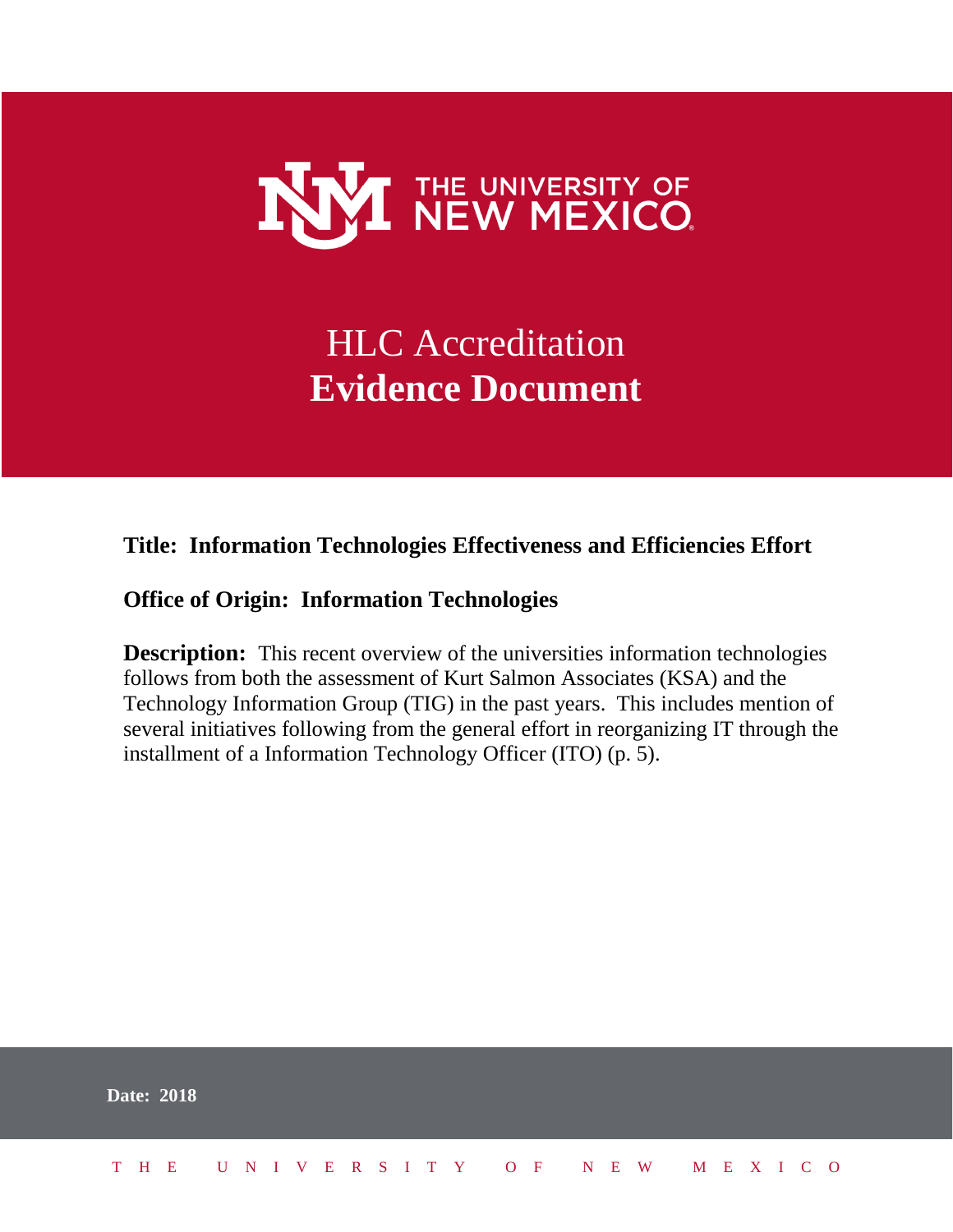# INFORMATION TECHNOLOGIES

Effectiveness and Efficiencies Effort (E & E) Main & Branch Campuses

President Stokes03/13/2018

> Duane Arruti, CIO Brian Pietrewicz, Deputy CIO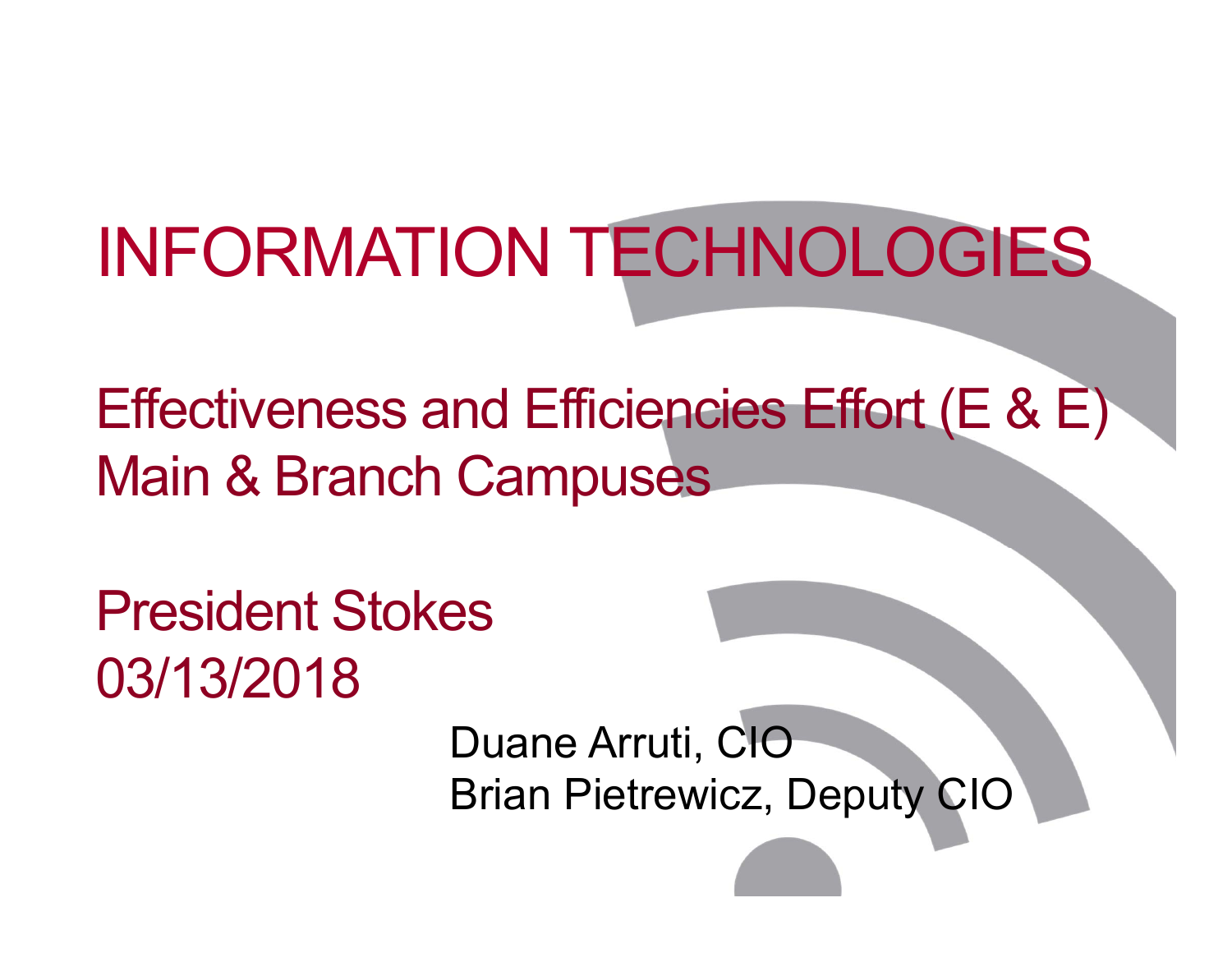# Goal of E & E Efforts

We are working to *adapt* the recommendations from Technology Integration Group to align technology resources and efforts supporting the Education, Research and Administrative needs of the University of New Mexico, in an effective and efficient manner.

- Leverage existing expertise and knowledge
- Ensure common and differentiated service needs are met
- Ensure transparency, communication, accountability, responsibility, appropriate representation, and active support of the entire community

### Foster positive change in the spirit of "Do No Harm"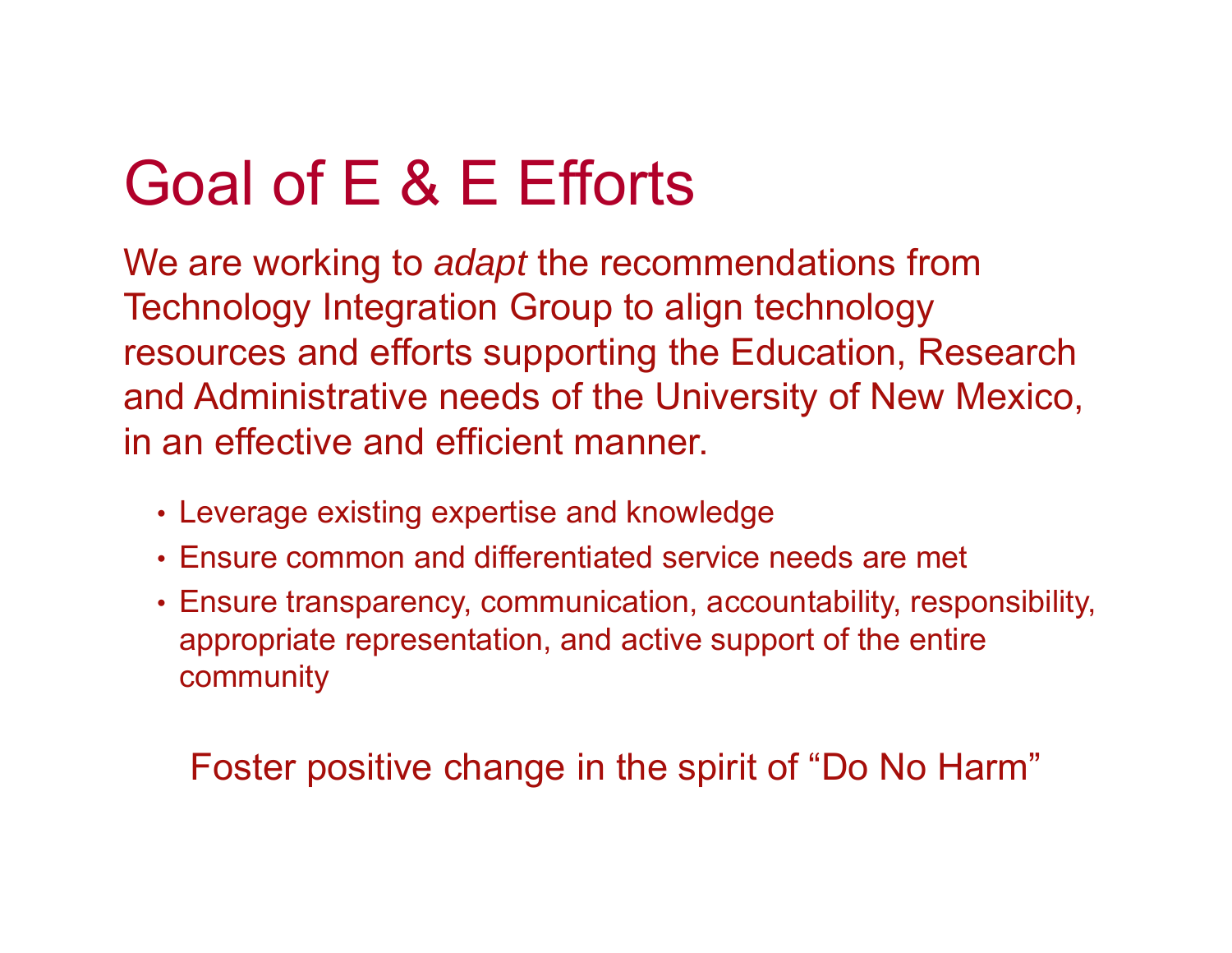### Consulting Engagement (Sept 2014 – July 2015) Kurt Salmon and Associates

- Ownership and Governance
- Business Model
	- Enterprise exclusively provided by central entity
	- Center provided by independent units to others with shared needs
	- Component provided by colleges, departments, or other components
	- Distributed provided by individuals, work teams or informal entities
- Fiscal Model (University funded, user fee, direct, sponsored)
- Standards/Service Level Agreements

Detailed Report - http://cio.unm.edu/it-effectiveness/documents/ksa-final-report-and-recommendations-1506.pdf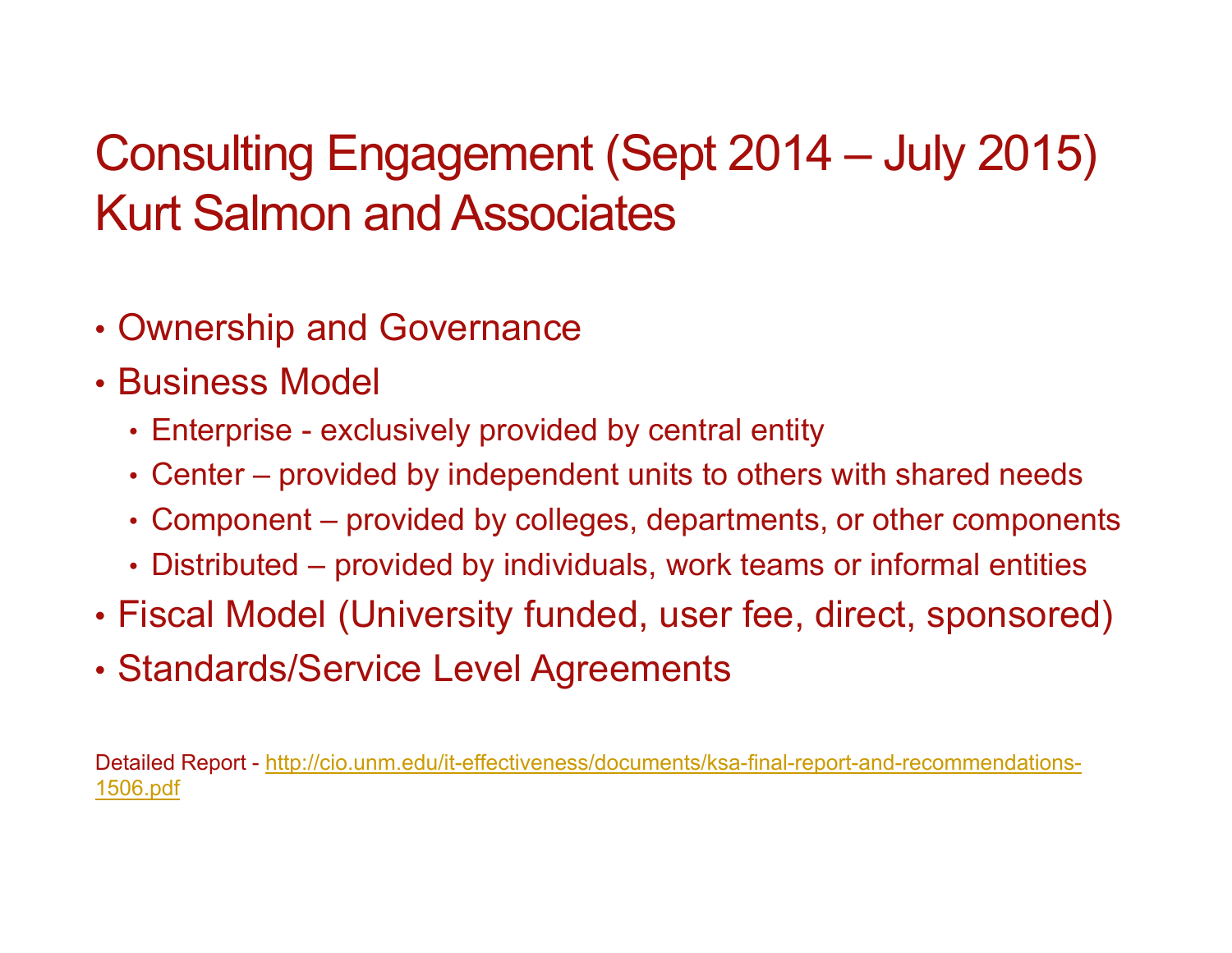### Consulting Engagement (April 2016– Sep 2016) Technology Integration Group

- Centralize Core IT Services
- Merge Extended Learning IT with UNM IT Classroom **Technologies**
- Centralize Helpdesk and Ticketing Systems
- Establish Campus Representation in IT Governance
- Establish Service Level Agreements
- Institute New Funding Model
- Centralize Key IT Expenses
- Reduce Management Layers
- Evaluate and Incorporate Outsourcing Opportunities

Detailed Report at http://cio.unm.edu/it-effectiveness/documents/tig-final-report.pdf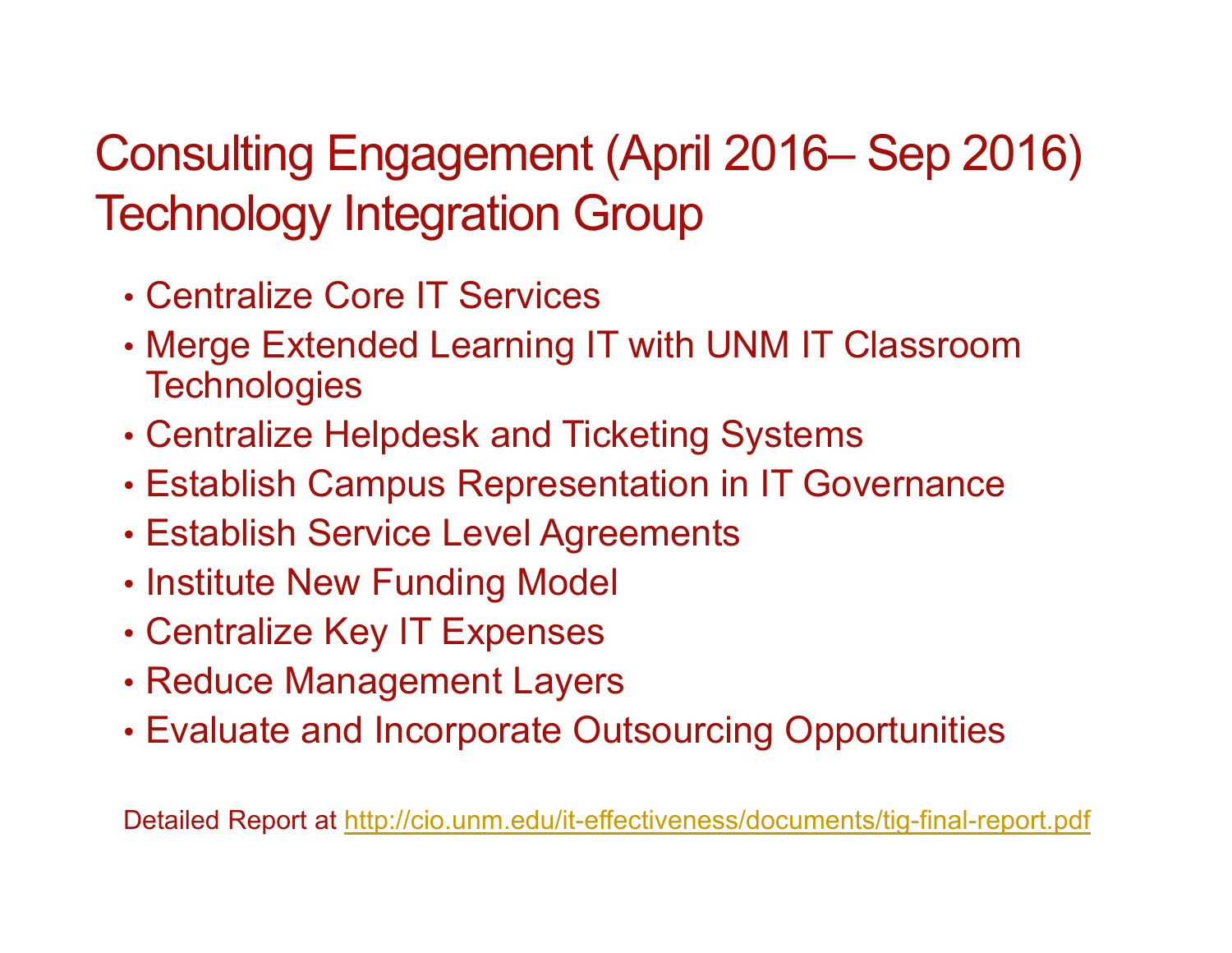# Information Technology Officer (ITO)

- Coordinates the administration of information technology (IT) services for one or more designated areas of the University.
- Serves as the technology manager for the designated area(s) and is responsible for fulfilling area-specific requirements and priorities while working with campus-wide IT resources to ensure effective and efficient solutions.
- Advocates the area's strategic initiatives and differentiated needs within the UNM information technology service framework while ensuring appropriate use of institutional resources.
- The ITO has <sup>a</sup> solid reporting line through UNM IT and <sup>a</sup> dotted reporting line to leadership in the area(s) they represent.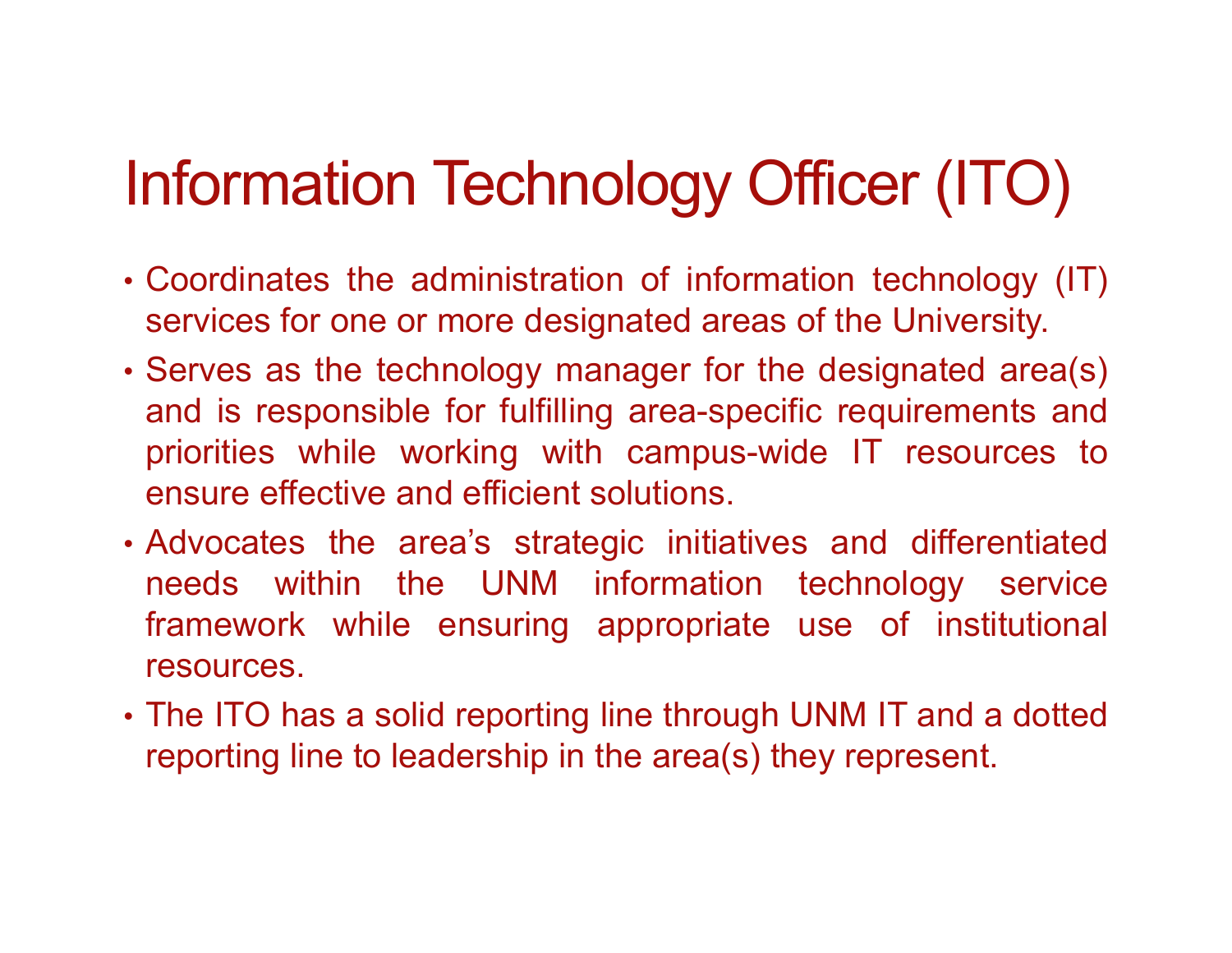# TIG Fiscal Comparison



**Total UNM Main Campus IT Spending** (central and distributed) per Main Campus institutional FTE compared to **Other Institutions' Central IT spending**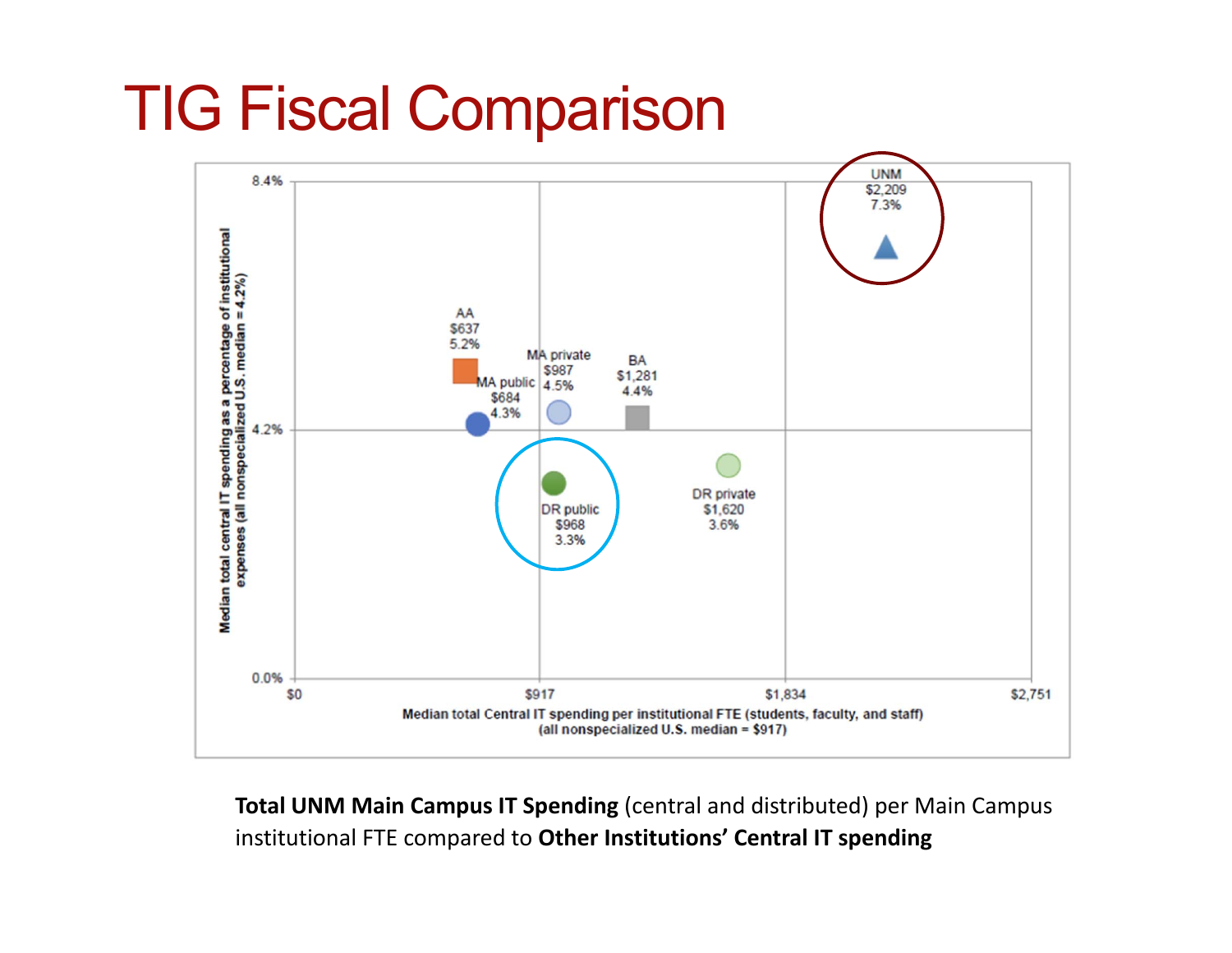## Fiscal Comparison Addendum



**Total UNM Main Campus Central IT Spending** per Main Campus institutional FTE compared to **Other Institutions' Central IT spending** as a percentage of institutional expenses.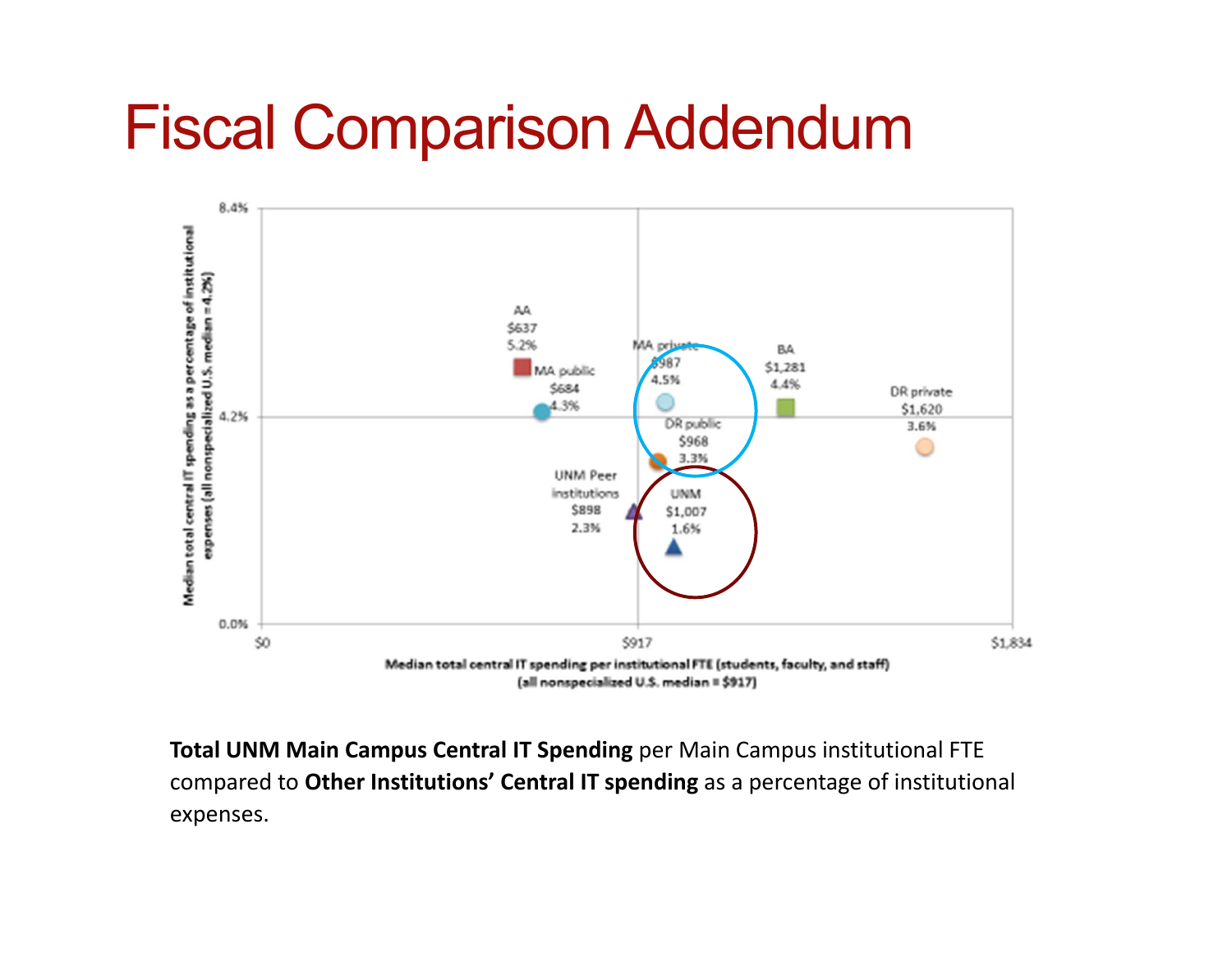### Effectiveness & Efficiencies**Timeline** (Version 2.0)



**9/1/2016 – 11/1/2016 Campus-Wide Communication & Feedback**

#### **11/1/2016 – 6/30/2017 Cross-Campus Efficiencies Work IT Vision, Mission & Strategic Plan Development IT Funding Model Development/Implementation Detailed Milestones (TBD)**

- •Centralized Service Desk
- •Secure File Share
- •End User Device Management

**\* Dates altered from original timeline**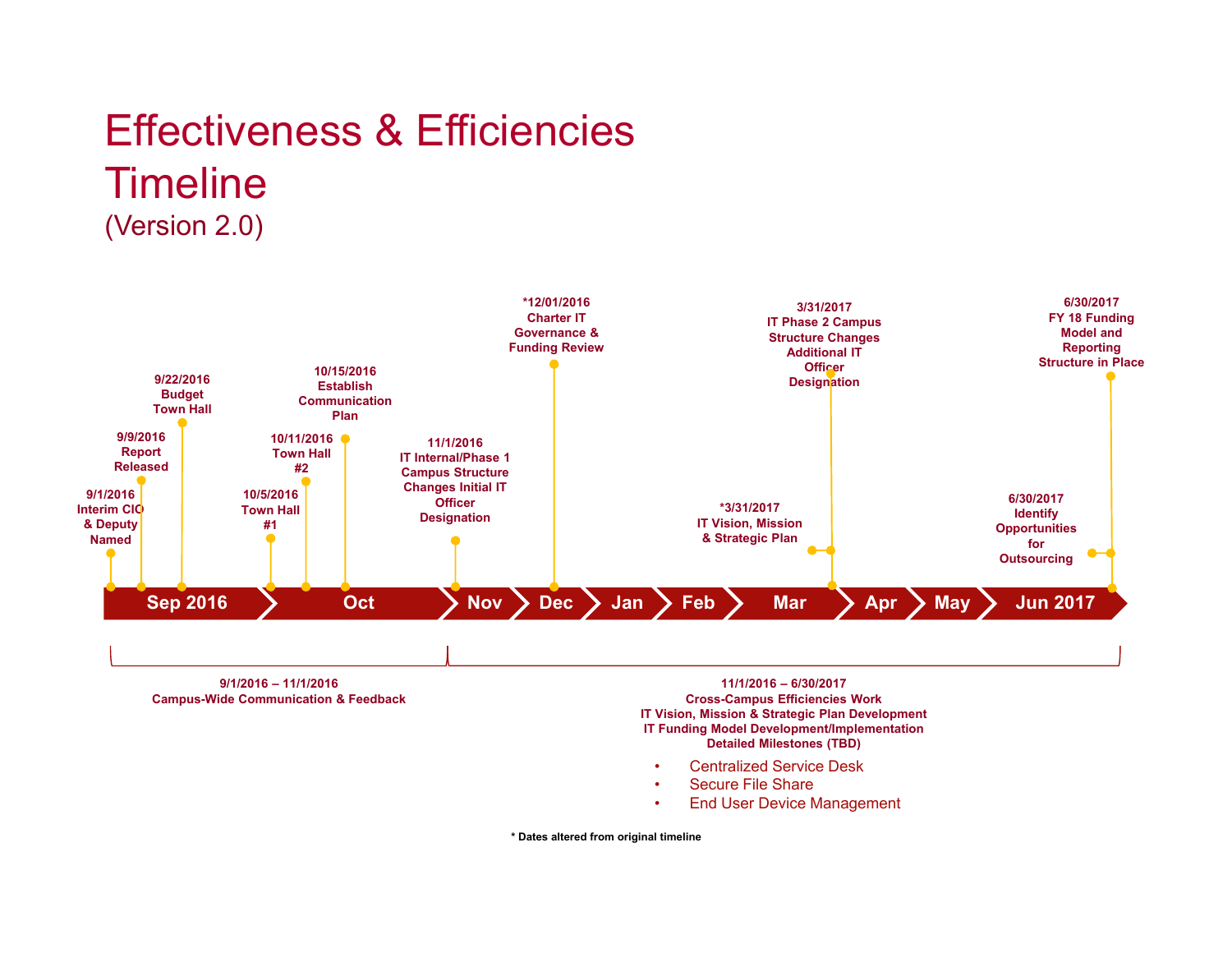### **UNM Technology Position Analysis (updated to Feb 2, 2017)**

### **Note – Includes All Funding Sources/Excludes HSC**

| Branch, College, School, Administrative Unit | <b>Total Salary</b> | <b>IT Managers</b> | <b>IT Staff</b> | Total IT<br><b>Employees</b> |
|----------------------------------------------|---------------------|--------------------|-----------------|------------------------------|
| Anderson Schools of Management               | 331,391             | 1                  | 4               | 5.                           |
| Assoc. VP Student Life                       | 63,319              |                    | 1               | 1                            |
| <b>Associate VP Student Services</b>         | 189,766             | 1                  | 3               | 4                            |
| College of Arts & Sciences                   | 1,309,814           | 2                  | 25              | 27                           |
| College of Education                         | 188,433             |                    | 5               | 5                            |
| College of Fine Arts                         | 176,979             |                    | 4               | 4                            |
| College of Univ Lbry & Learning Sci          | 602,052             |                    | 11              | 11                           |
| <b>Continuing Education</b>                  | 285,606             | 1                  | 4               | 5                            |
| Controller                                   | 663,652             | 1                  | 10              | 11                           |
| <b>EVP Administration</b>                    | 67,295              |                    | 1               | 1                            |
| <b>Extended University</b>                   | 1,393,001           | 5                  | 18              | 23                           |
| Gallup Branch                                | 210,665             | 1                  | 3               | 4                            |
| Human Resources HR                           | 382,688             | 1                  | 5               | 6                            |
| <b>Information Technologies</b>              | 9,084,080           | 29                 | 96              | 125                          |
| Los Alamos Branch                            | 97,548              |                    | 2               | 2                            |
| <b>President Office</b>                      | 209,309             |                    | 4               | 4                            |
| <b>Provost Administrative Units</b>          | 480,759             |                    | 10              | 10                           |
| School of Architecture & Planning            | 104,000             |                    | 2               | 2                            |
| School of Engineering                        | 262,721             |                    | 4               | 4                            |
| School of Law                                | 271,106             | 1                  | 4               | 5                            |
| <b>Taos Branch</b>                           | 114,972             |                    | $\overline{2}$  | 2                            |
| Valencia County Branch                       | 303,457             | 1                  | 6               | 7                            |
| Vice President for Research                  | 1,095,726           | 2                  | 15              | 17                           |
| VP Division of Enrollment Mgmt               | 381,572             | 2                  | 5               | 7                            |
| VP Institutional Support Services            | 1,018,340           | 2                  | 17              | 19                           |
| <b>VP Student Affairs</b>                    | 173,902             |                    | 3               | ર                            |
| <b>Grand Total</b>                           | 19,462,155          | 50                 | 264             | 314                          |

#### **Main Campus and Branches:**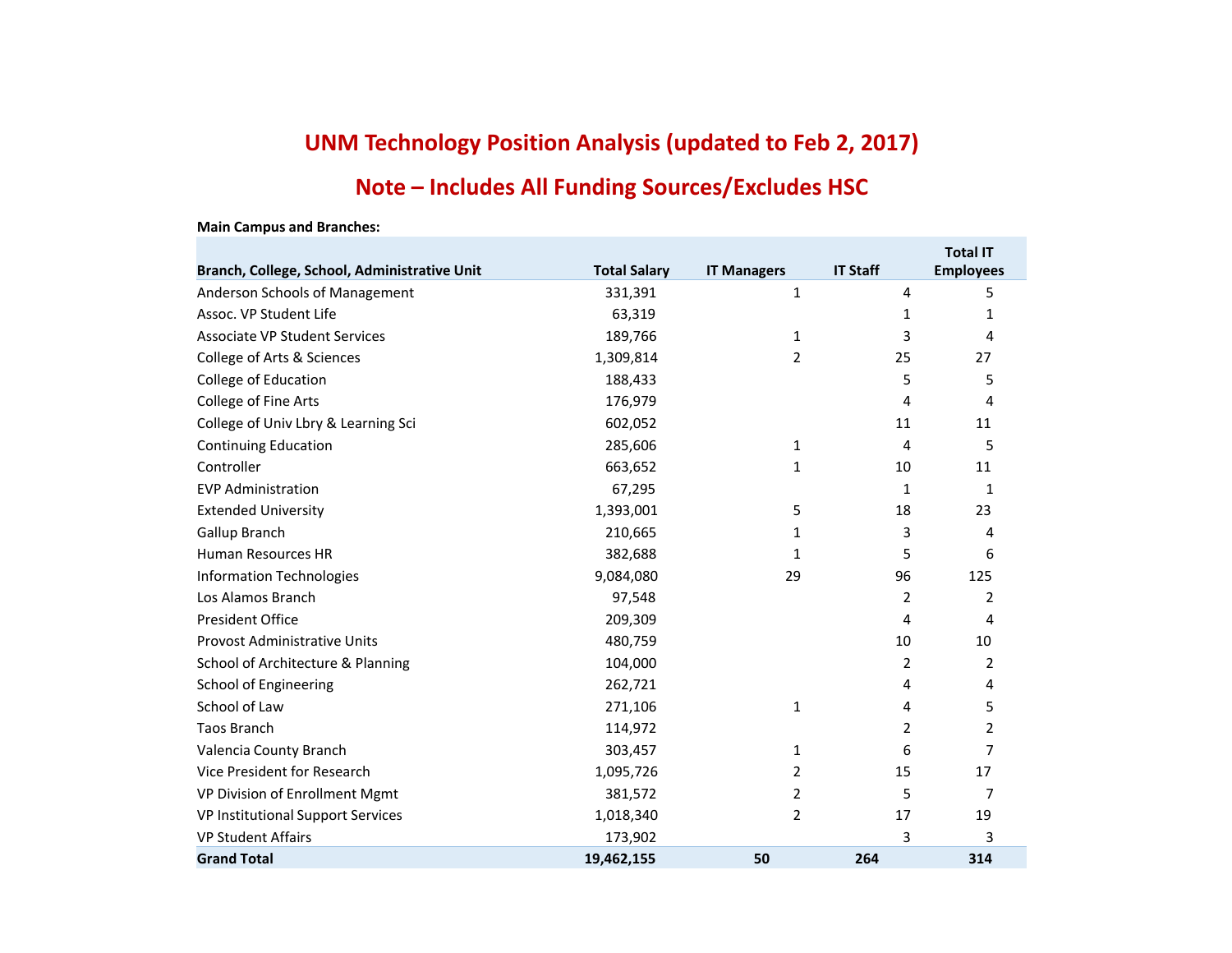### Effectiveness and EfficienciesITO Management Structure 02/14/2018

Associate DirectorCampus Outreach & Engagement (Dotted Line to Provost) Chief Information OfficerIT OfficerAndersonOther Areas Under Discussion:Engineering Research CentersGallup Branch Exec Admin OfficesArchitecture & Planning **Athletics ResearchLiaison**IT OfficerArts and Sciences, Public Admin, Honors IT OfficerInstitutional Support Services **Facilities** IT OfficerFine ArtsIT Officer Business Services & Grad StudiesIT Officer**Enrollment** Management, Student AffairsIT OfficerInstitutional Support Services Auxiliaries"Guest" ITOs:LawEducationLibraries**UNM IT Officer:** *Branch Campus Focus & University College*

**Some Level of Consolidation is Appropriate**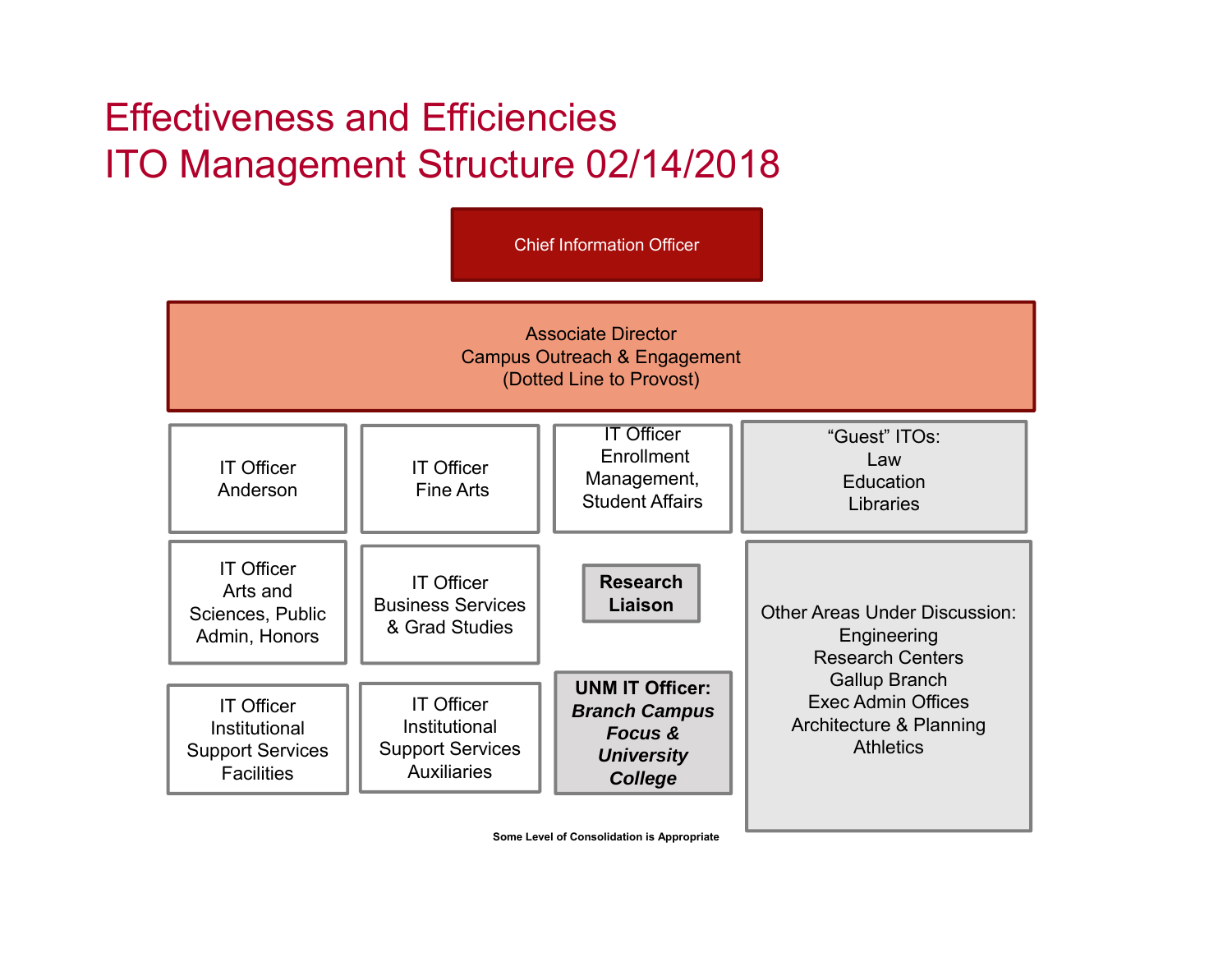### Effectiveness and Efficiencies Governance and Advisory Structure

| <b>IT Governance Council</b> |                                                                          |
|------------------------------|--------------------------------------------------------------------------|
|                              | <b>IT Academic</b><br><b>Technologies Advisory</b><br><b>Board</b>       |
|                              | <b>IT Research</b><br><b>Technologies Advisory</b><br><b>Board</b>       |
|                              | <b>IT Administrative</b><br><b>Technologies Advisory</b><br><b>Board</b> |
|                              | <b>IT Funding Committee</b>                                              |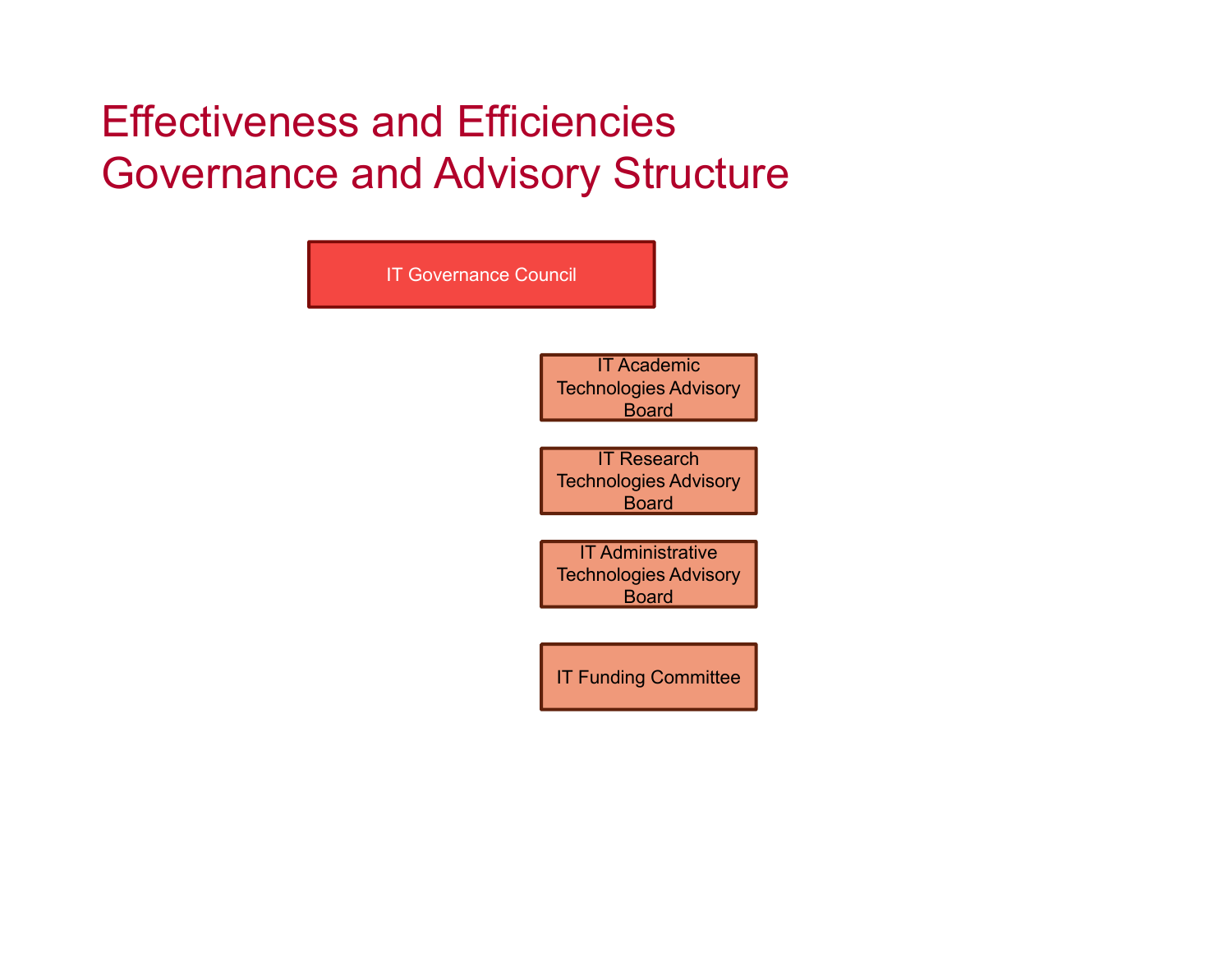# IT Funding Committee Review

- Review of campus FY15 and FY16 IT spend to establish baseline, pooled IT budget
- Review report of employees in technology positions, confirming groups to remain distributed based on TIG recommendations
- Identification of software licensing
- Review of opportunities to simplify funding model
	- Banner Tax
	- Departmental/Course IT fees
	- Eliminate chargeback for enterprise services
- Other Discussions
	- Central workstation purchasing/refresh process for faculty/staff
	- IT purchase review/approval process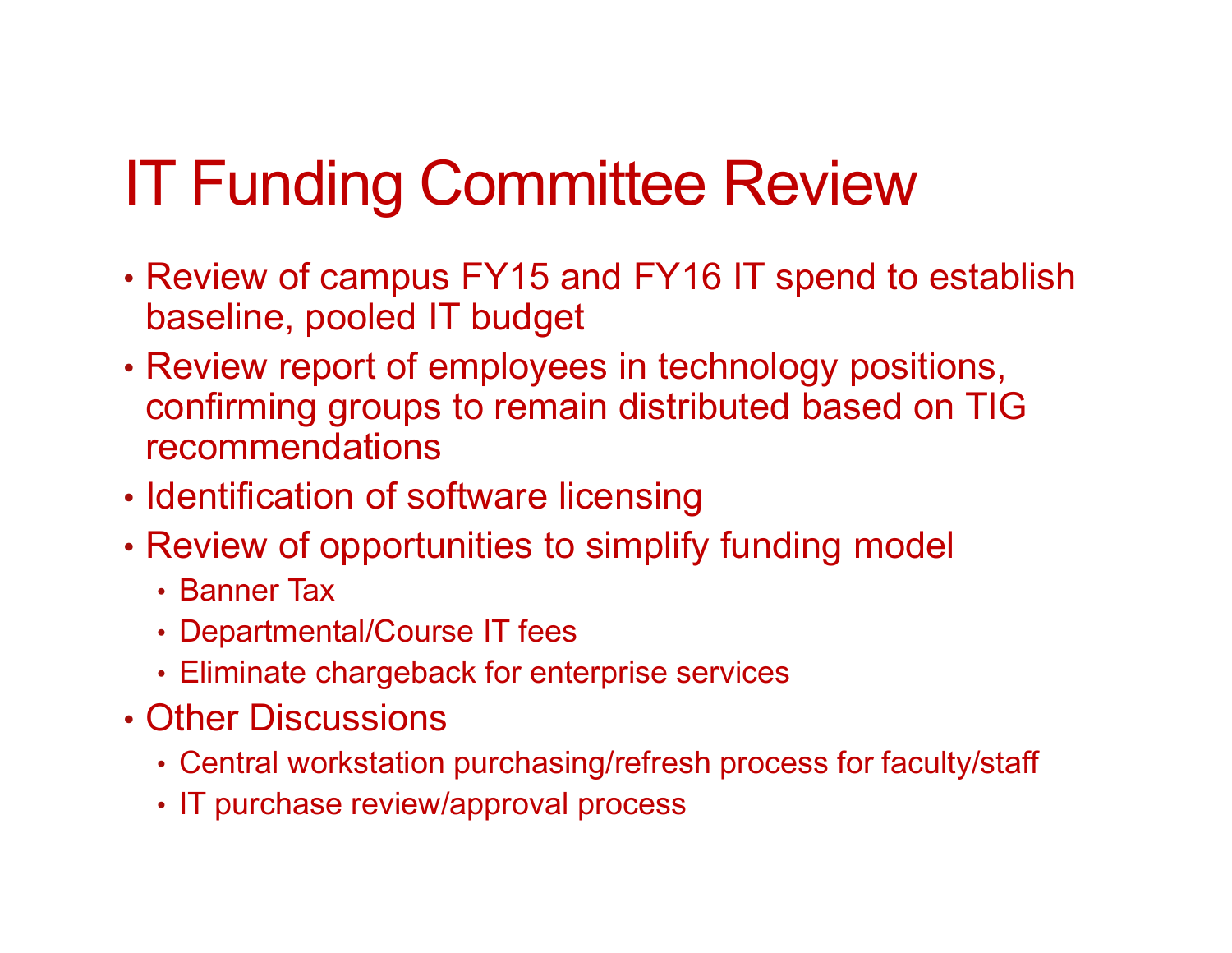### Technical Initiatives Operations and Service Desk

- Migration to central service desk tool
	- Single service desk and contact point for support
	- Route tickets to all IT personnel, regardless of location
	- College of Fine Arts migrated to central IT service desk tool
	- Migration of other units in progress
- First Contact Resolution
	- Reduced escalated calls from 70% to 30% for a single service
	- Eliminated 3500 days of wait time for end users
	- Working to implement on all major services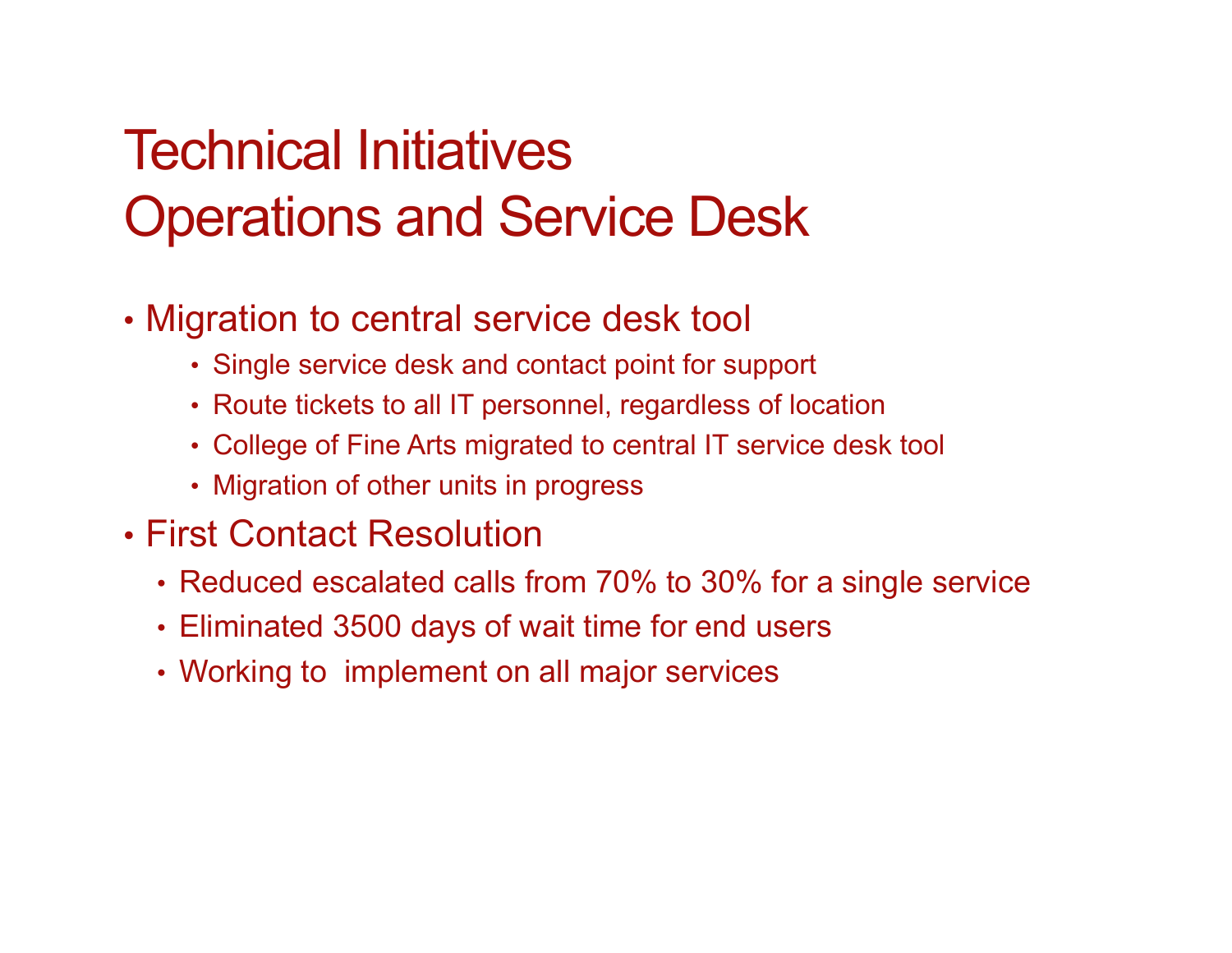### Technical Initiatives Secure Data Storage

- No existing secure data storage service
- Anderson School of Management has completed a proofof-concept for securely storing FERPA data
- Expanding the service to include HIPAA and PII in the near future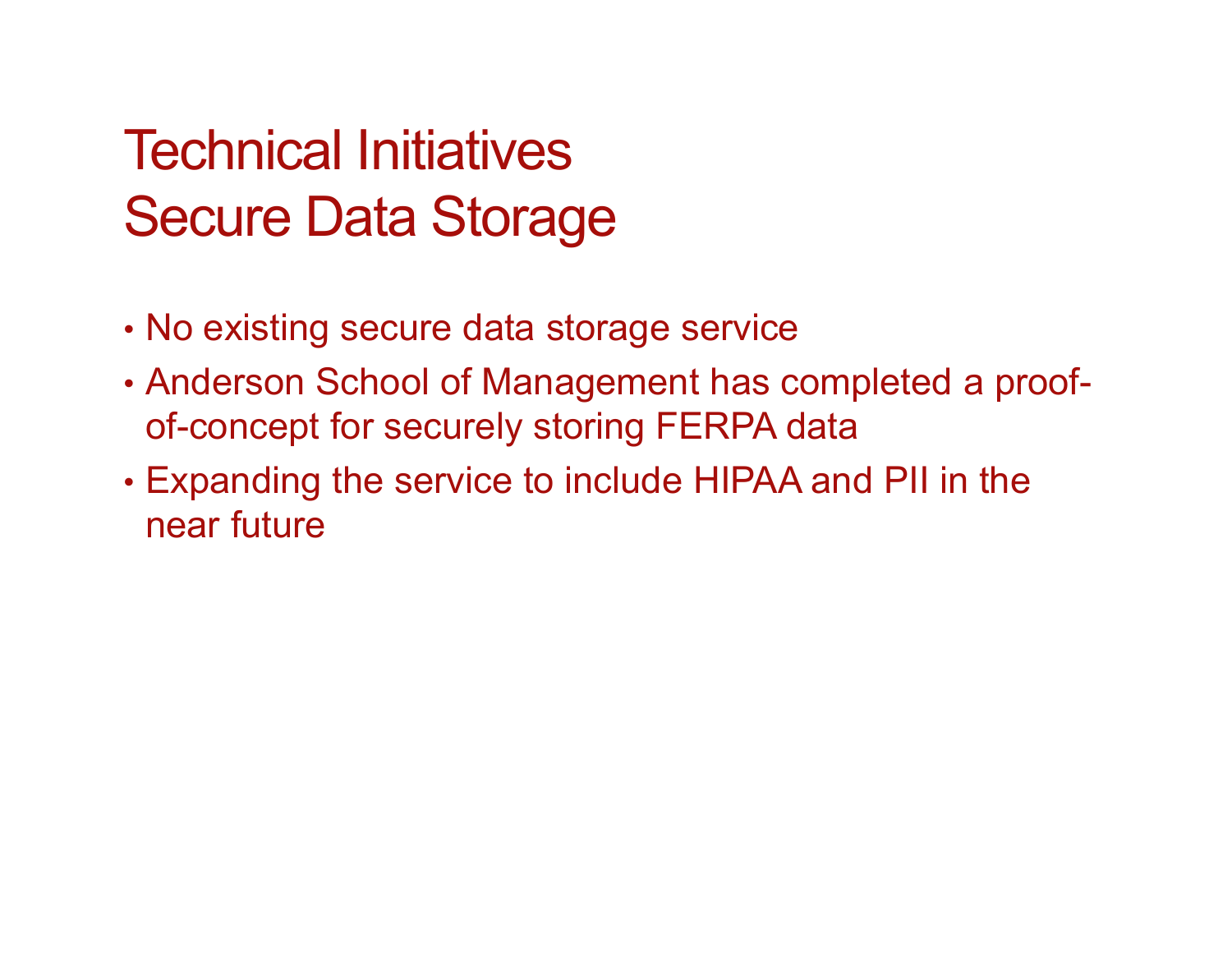## Technical InitiativesEnd User Device Management

- Institutional Support Services has completed a proof-ofconcept using remote Windows management tools
	- HR, Finance, and multiple other units are in the processes of onboarding
- Academic Technologies and College of Fine Arts is starting a proof of concept using remote Mac management tools
- Financial Services is working on inventory and procurement process that should substantially reduce overall costs of end user devices
- Virtual Desktop Infrastructure (VDI) and remote support tools are next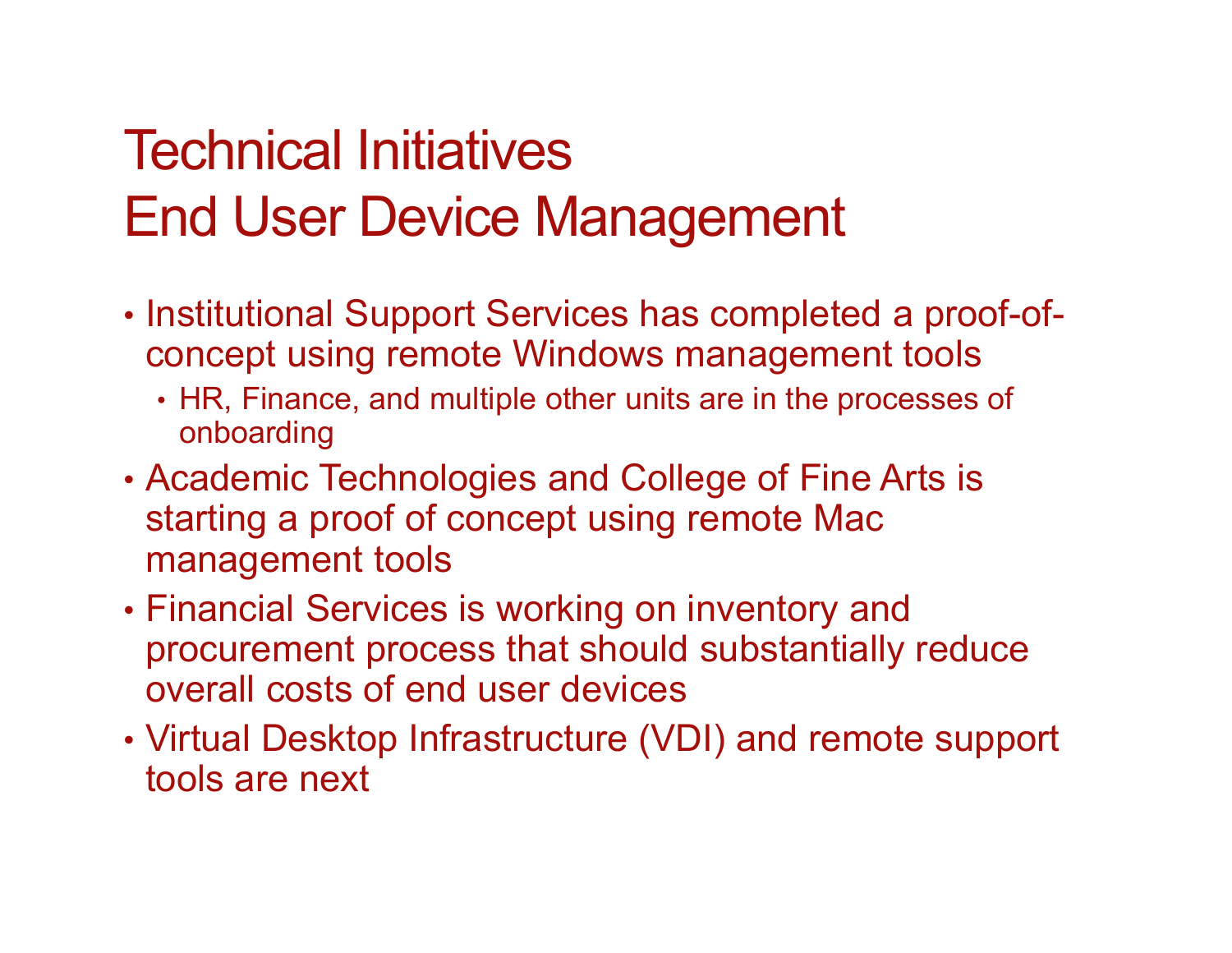# Technical Initiatives

### Datacenter, Server & Storage Consolidation

- LoboCloud allows for automated deployment of services in minutes
- Financial services is consolidating servers storage and licensing to UNM IT which results in \$100k cost avoidance in FY 17
- College of Fine Art moved servers and storage to UNM IT which results in \$20k cost avoidance in FY 17
- Several other units are interested in consolidation due to removal of Fee for Service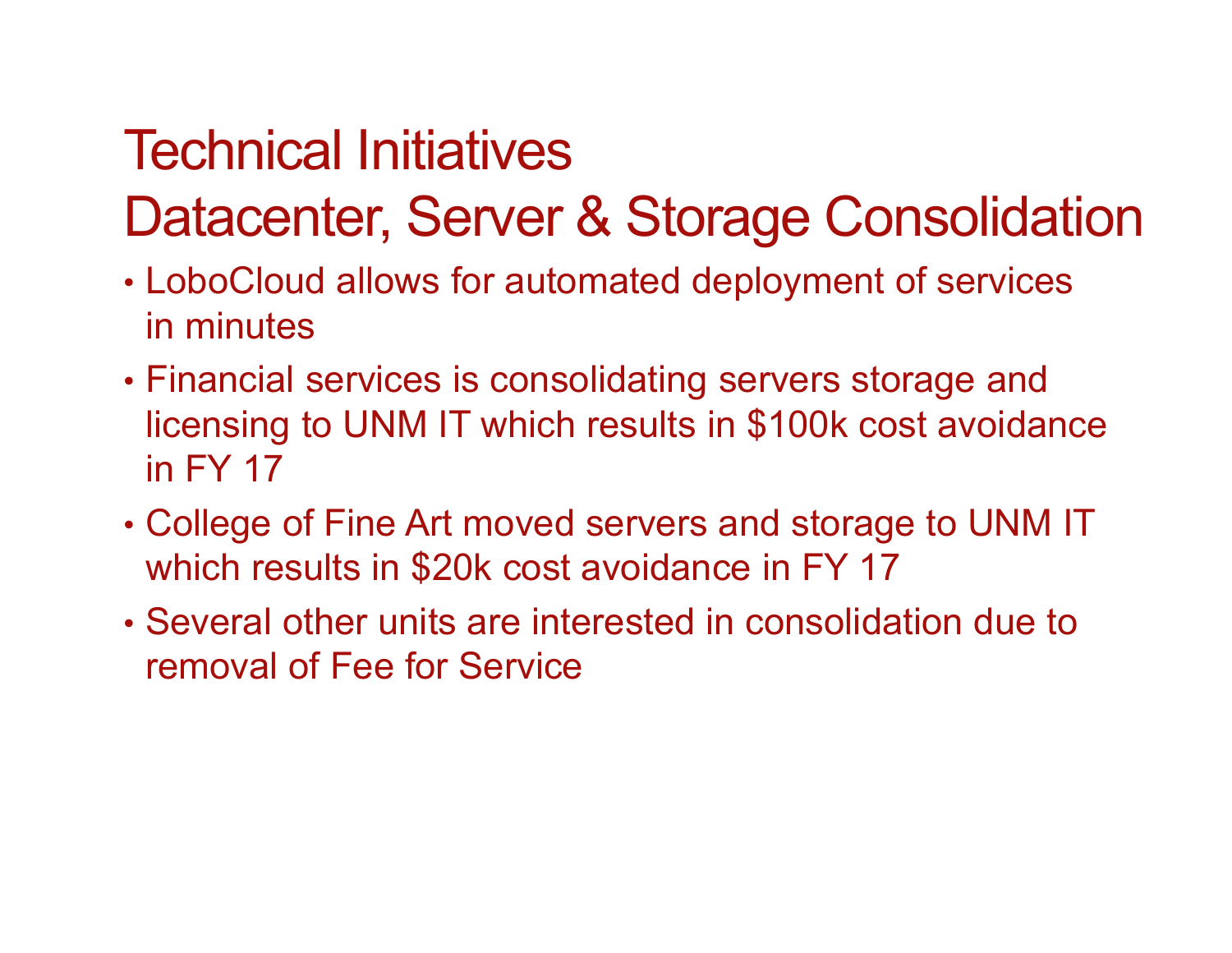# Outsourcing Opportunities

- UNM outsources at least \$3.3M in services to 37 vendors
- Major outsourced services include:
	- Microsoft O365
	- NEC telecommunication
	- Talent Management Services
	- Touchnet Payment Services
	- SciQuest eProcurement Services
- As part of our E & E efforts, we will continue to evaluate the return on investment of outsourcing opportunities